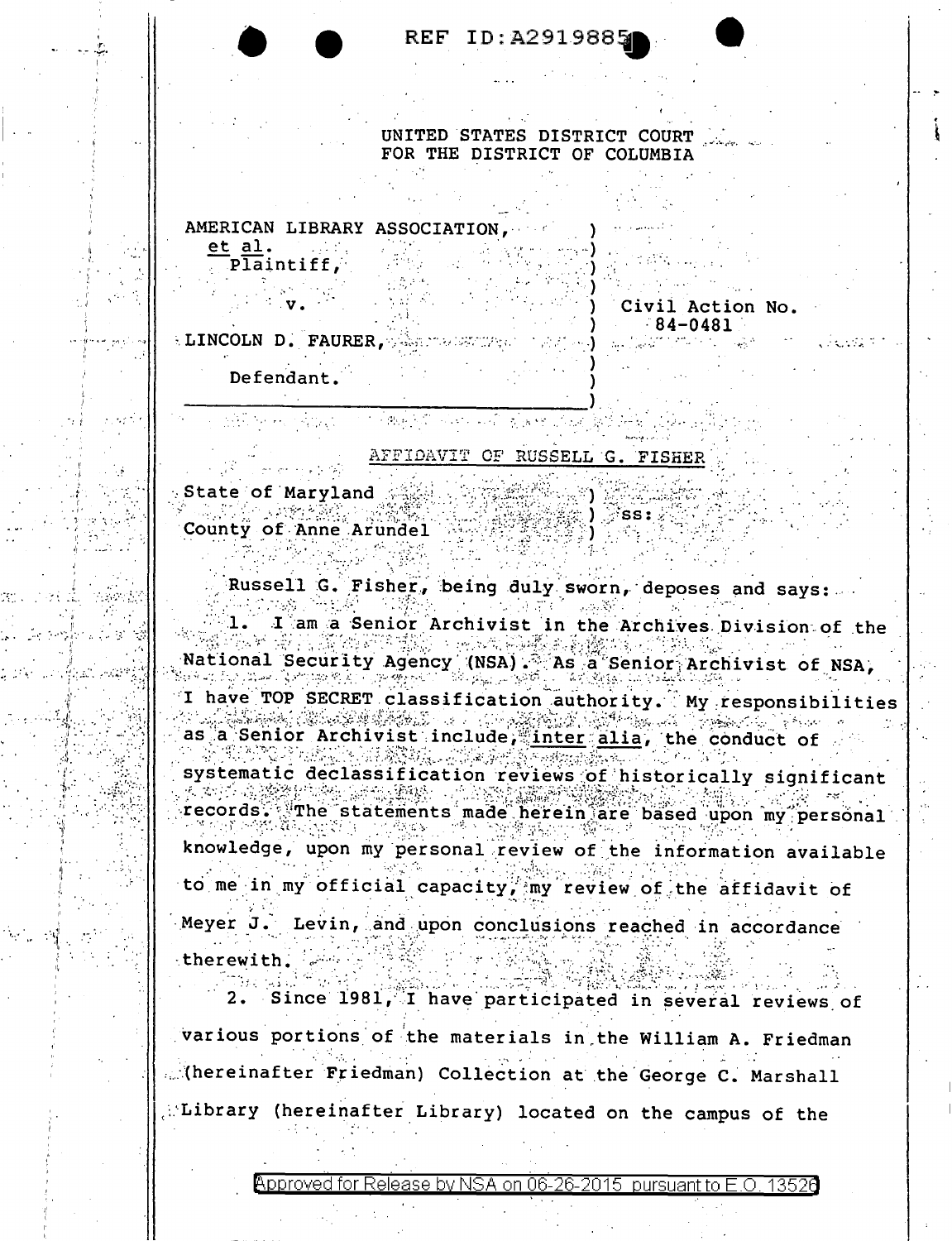## REF ID: A291988

Virginia Military Institute in Lexington, Virginia. While the treviews in which I participated had been focused on the

identification of currently classified records appropriate for declassification, I did, on two different occasions, reclassify

six documents which had been declassified during the course of previous NSA reviews. These six documents, consisting of

technical textbooks, monographs, and pamphlets, are the six

documents at issue in this litigation which were not addressed

in the affidavit executed by Meyer J. Levin. As Mr. Levin أنطق فتناولهم

noted in the second paragraph of his affidavit, each of the 37

documents at issue in this litigation (including the six technical books and monographs which I reclassified) are undergoing extensive review at the most senior levels of NSA in an  $\sim 1~m_{Pl}$ effort to confirm the need to protect them. Accordingly, the purpose of my affidavit is merely to explain how the six technical textbooks, monographs, and pamphlets at issue in this i

 $\sim$  71.75 litigation came to be declassified, the timing of their reclassification, and the reason behind the determination that the documents were appropriate for reclassification. **Inasmuch** as Mr. Levin discussed the other 31 documents at issue in this

litigation in his affidavit, as well as the nature of NSA's missions and the history of William Friedman's connection to

NSA, I will not repeat these facts in my affidavit. 13. I first reviewed a portion of the Friedman Collection

My visit in June 1981 was prompted by my need to in June 1981.

become familiar with the contents of the Friedman Collection in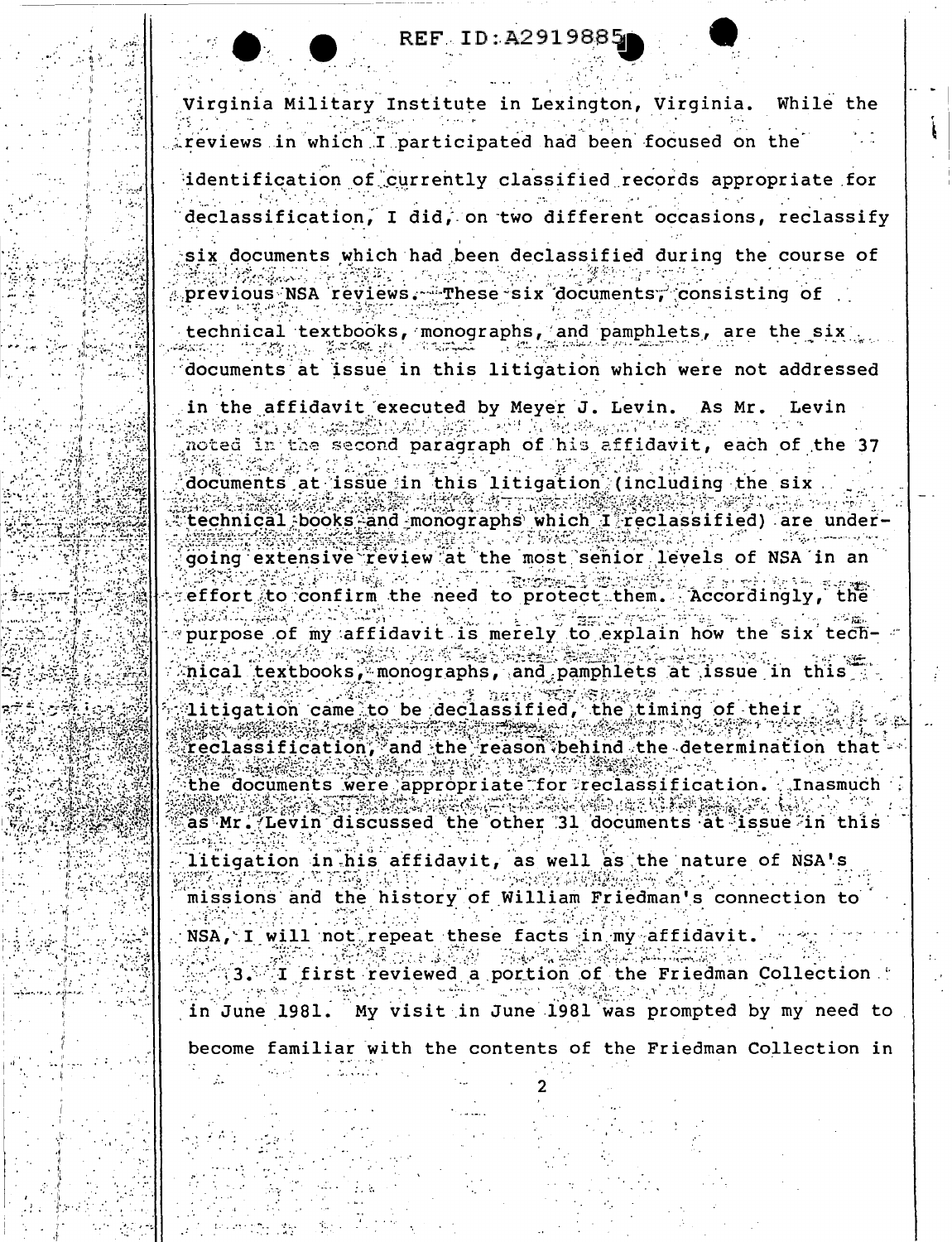connection with my responsibility to conduct systematic

declassification review of historical records. My visit in

June was quite brief (I stopped at the Library while on other

business in the area), but I was able to scan some of the materials in the Friedman Correspondence Files. My scan of the

correspondence files revealed some papers which touched on Further, I was advised by Library officials sensitive issues.

that they believed some sensitive materials had been placed in that portion of the Collection which was opened to the public. Based on these facts, I suggested to the Library officials that until we could review the correspondence files more thoroughly, they should not be made available to the public. I could not examine the technical books and pamphlets as they were stacked in boxes on the floor pending completion of a Library renovation

project.

Upon my return to NSA, I advised my superiors of the results of my review and it was agreed that another visit to the Library was necessary. Preparatory to my revisiting the Library, I coordinated a review of the classification status of the technical books, pamphlets, and monographs, whether they were classified in fact or not, by the appropriate NSA technical . The outcome of these various reviews was the  $\sim$ *Components.* 

identification of those books, monographs, and papers which could be declassified as well as those which must continue to

be classified in the interest of national security.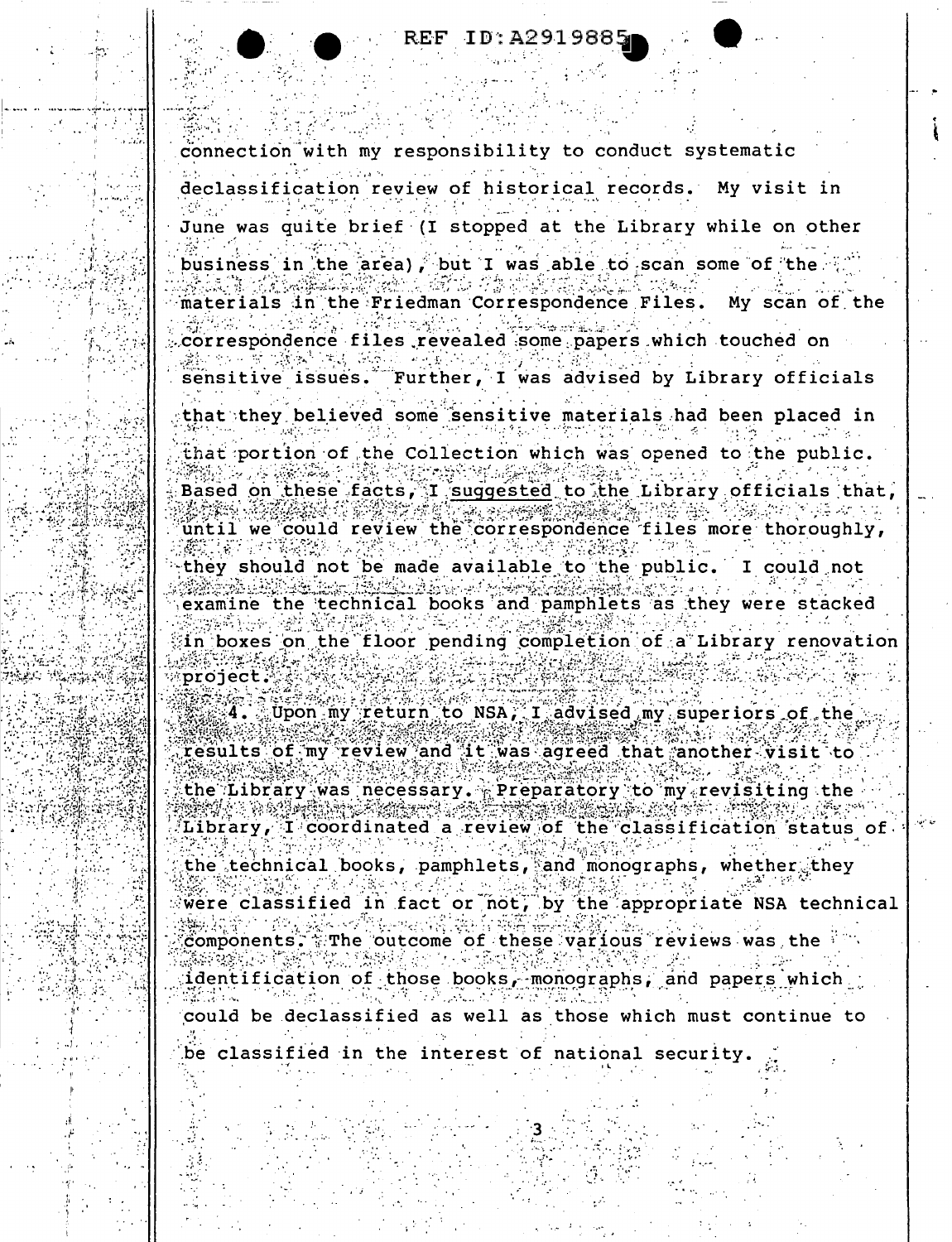$ID: A291988$ 

Armed with the results of these reviews, I returned to the Library in October 1981 and examined the technical books, monographs, and pamphlets in the Friedman Collection. I found that five books and monographs which had been identified in our reviews as appropriate for classification had been, in fact,  $\sim$  improperly declassified in 1975 and were reposing in that  $\sim$  reads. portion of the Collection which was open to the public. As the reviews conducted at the Agency identified these documents as

appropriate for classification, and I had no information to indicate that the books and monographs had actually been examined by members of the public, I took the necessary steps to reclassify the documents. On the occasion of this visit, I also declassified numerous books and monographs which the Agency reviews noted above had identified as appropriately declassifi

able including one monograph which, as detailed in my next  $\mathtt{paragraph}$ , I subsequently reclassified. (Thus, this is the sixth technical book or monograph at issue in this case.) Because the focus of my October visit was on the technical books and monographs, I did not have sufficient time to review

any of the materials in Friedman Correspondence Files.

6. I next visited the Library to review portions of the Friedman Collection in April 1983. As Mr. Levin related in paragraphs.10 and 11 of his affidavit, the April 1983 review was concentrated primarily on reviewing and securing those portions of the Friedman Correspondence Files which had been

opened to the public by a Library official without authority in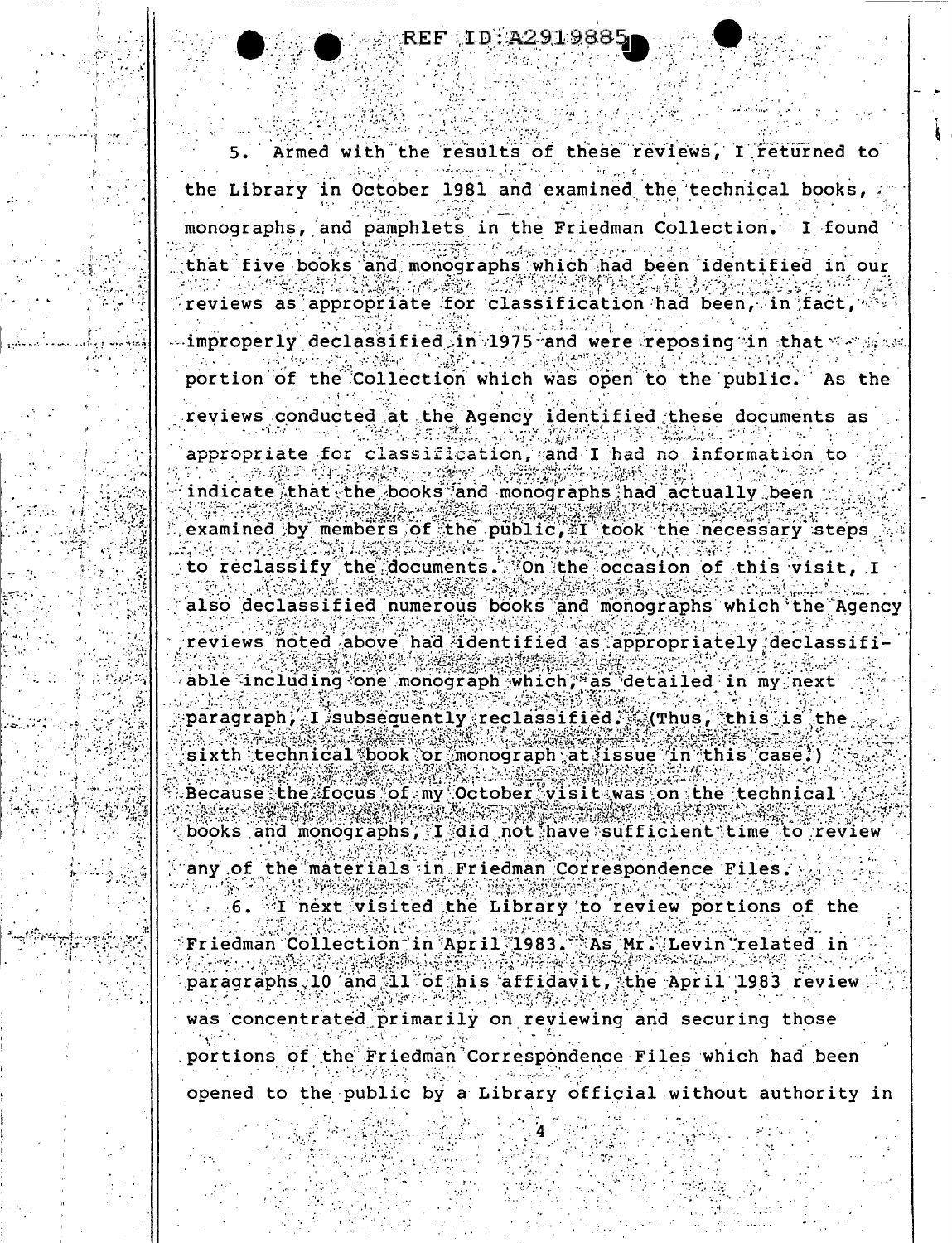**REF. ID: A291988!** 

It was on the occasion of this visit, however, that I 1979. reclassified the technical monograph I had declassified in October of 1981. This document was reclassified because tech- $\Delta \sim 10^4$ nical reviews of the document conducted during the period between the October 1981 and April 1983 visits to the Library revealed that the monograph did, indeed, contain information which should still be classified in the interest of national security. Once again, I had no information that this monograph had been reviewed in fact by members of the public. Though I participated in a review of portions of the  $\psi$ Friedman Collection in a visit to the Library in February 1984, this review was focused exclusively on the Friedman Correspondence Files. (Paragraph 12 of the Levin affidavit refers.) The six technical books and monographs which I had previously reclassified were not reviewed on the occasion of this visit. 8. Each of the six technical books and monographs reclassified during my October 1981 and April 1983 visits to the Library contained detailed information about various cryptanalytic and cryptographic techniques or procedures of the United States Government. Such information was, and is, appropriate for classification as provided in Section 1.301 of Executive Order 12065, and Section 1.3 of Executive Order 12356,--the classifica tion Executive Orders applicable in October 1981 and April 1983, respectively (copies attached at Tabs 1 and 2). The five technical books and monographs reclassified in October 1981 were classified at the CONFIDENTIAL level pursuant to Section 1-104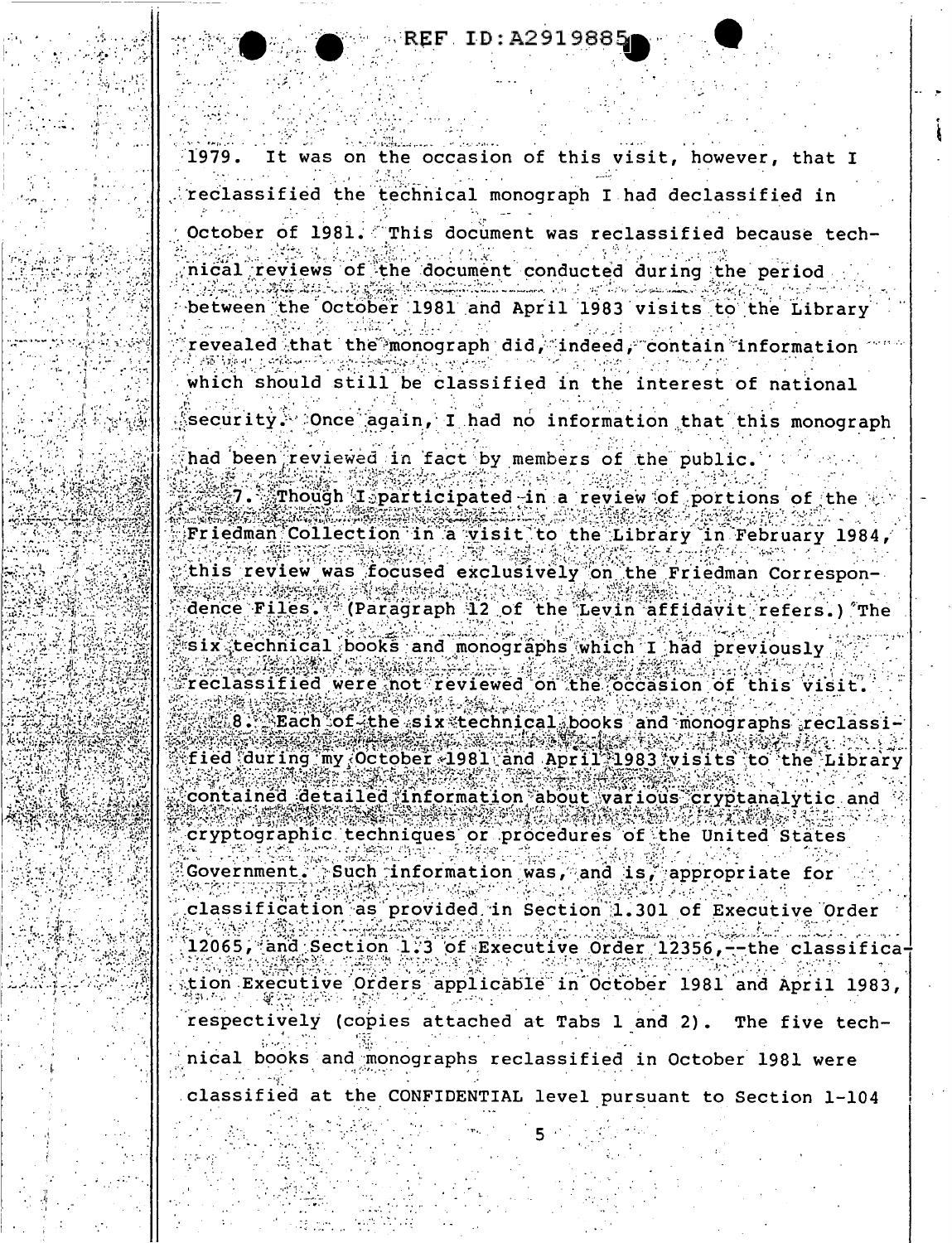fof Executive Order 12065 because their disclosure "reasonably

could be expected to cause identifiable damage to the national البراية والمواقوية المستنب  $\mathcal{G}^{(p)}$  and  $\mathcal{G}^{(p)}$ The technical monograph reclassified in April 1983 security.

was classified at the CONFIDENTIAL level pursuant to Section  $1.1(a)$  (3) of  $"$ Executive Order 12356 because its disclosure "reasonably could be expected to cause damage to the national security.'

9. As the six technical books and monographs contained information related to NSA's intelligence methods and it was determined at the time that they were reclassified that they were also properly protected from disclosure pursuant to Section 6 of the National Security Agency Act of 1959 (Public  $Law: 86-36$ , 50 U.S.C.  $S402$  note). Under this statute, no law shall be construed to require the disclosure of information (classified or unclassified) pertaining to the organization, functions or activities of NSA or of persons employed there. Further, it was determined that these documents may properly be protected pursuant to 18 U.S.C. \$798 which prohibits the unauthorized disclosure of classified information concerning the communications intelligence activities of the United States and Section 102(d)(3) of the National Security Act of 1947 (50 U.S.C. §403(d)(3)) which permits the protection of intelligence sources and methods from disclosure. As noted in paragraph 2 supra, my actions as to these six technical books and monographs

as well as Mr. Levin's preliminary judgment in respect to the